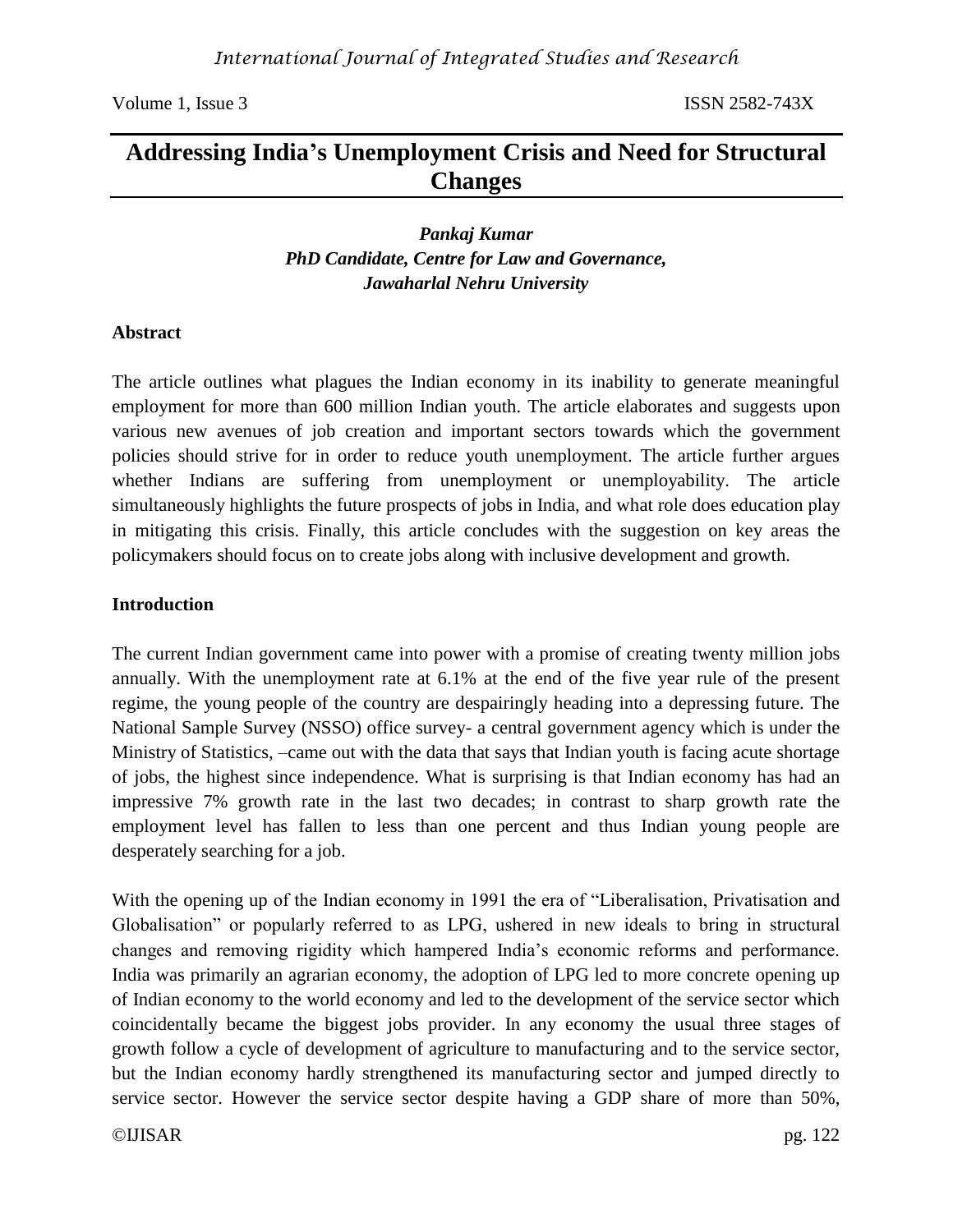employs only about 39% of the Indian labor forces. What is also known reality and problematic for the Indian economy is that a large number of labor forces is working in India's informal sector with the NSSO figure placing it at 425 million out of the estimated 472.7 million workforce. The conditions of people working in this sector are hazardous and some of the important issues which they face are problem of, low wages, discrepancies in wages of men and women and lacking basic working facilities, unhygienic working and living condition of the worker, lack of safety mechanism to reduce accident and life threats at work place. Lack of labour unions, civil and political rights, and contractual nature of jobs has tendered India's informal sector's workers to mercy of employers.

## **The Unemployment Paradox - Education and Skill Development**

For Paulo Freire, education is a key instrument to enacting social justice and is a great multiplier to overcome social barriers, in a country like India which is divided on caste, class, religion, region and multiple intersections: education provides opportunities for students to achieve freedom, both intellectual and physical – the "indispensable condition for the quest for human completion."<sup>1</sup> Education becomes the key to success and the antidote to end all problems of the society.

In India, seven million youth formally complete their college degree but only half of them are employable. The major challenge being inability to speak English and lack of cognitive skills which would make them industry ready, as outlined by the World Bank "only 2.3% of India's workforce has received some formal skills training"<sup>2</sup>. The problem lies in the glaring absence of uniformity of India's educational system. With the multitudes of government and private schools and colleges operating, India lacks uniform education policy whereby every school board across regions follow a similar teaching and learning method with a similar medium of instruction. In some states English is not mandatory and regional language acts as medium of instruction. So when these students come out of college to find a job; their education makes them unfit for employment. Lack of basic vocational learning and skill acquisition also hampers their employability. Keeping this in mind the government in 2015 introduced skill development programme in schools from  $9<sup>th</sup>$  standard which is a welcome step.

One of the main barriers to Indians being considered good workers are the lack of formal training and skills that equip them for the job that the market demands, especially with the emergence of new jobs due to the advancement of technology and new avenues of employment requiring a new skill set and knowledge. One reason for this is lack of good quality colleges and specialized universities which would train the youth for future jobs. India needs to invest heavily in such

l <sup>1</sup> Aaron J. Hahn Tapper, (2013) "A Pedagogy of Social Justice Education: Social Identity Theory, Intersectionality, and Empowerment," *Conflict Resolution Quarterly,* 30, No. 4,413.

<sup>©</sup>IJISAR pg. 123 <sup>2</sup> World Bank, (2017, June 23). Skilling India. *World ban*k, retrieved from http://www.worldbank.org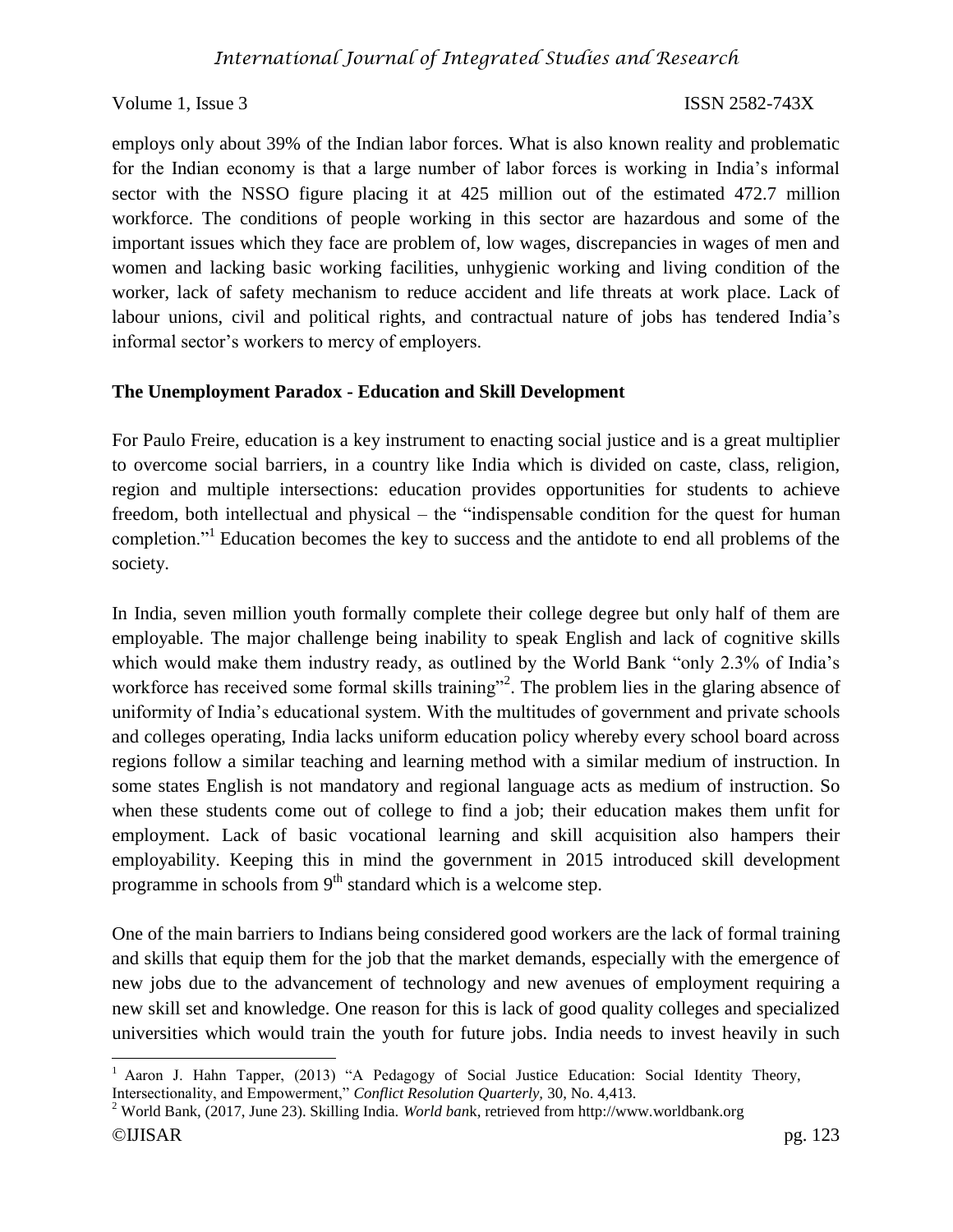educational hubs and institutions which promote technical know-how and basic skill development and expertise. The concept of interdisciplinary nature of market force has to be introduced. Research has to be strengthened and job creation ideas have to be promoted through start-ups and sustainable methods that integrate the rural and urban necessities. Another step government should include is providing help to students in rural areas to learn English, and it could begin by opening English teaching centre in such areas. The problem is not just limited to people belonging to arts or social science background but is afflicting the quality of engineers which India produces. According to a report India annually produces 1.5 million engineers of which "Only 7 per cent of the Indian engineers are capable of handling core engineering tasks".<sup>3</sup>

This sentiment was also echoed by 'minister of skill development and entrepreneurship' when he said that ' it is due to this reason that they remained unemployable by the industries'. The Indian government taking cognizance of the matter opened the first Indian institute for acquiring skills in 2016, which was to be regulated by the government but run on a public- private partnership providing trainings for the jobs that the graduates will be taking up in the future, meeting the requirements of the job market. By the end of a two years period the number of such institute increased to 12.

### **The Need to Prioritise Job Creation**

Given the fact that in India there are about 15-17 million new workers entering the job market every year, the policy makers and government need to equip these new entrants in the economy with requisite skills, education and training which will help in familiarizing them with usage of new technology and its demand while simultaneously aspire to create new jobs, for which the government and its agencies have to be willing to be open to new ideas, encourage innovations and encourage small businesses and entertain and invest in big ideas that have the potential to convert and leads to creation of pool of employment opportunity for the people. Apart from training and education provided to the youth, India needs to seriously rebuild its manufacturing sector. With "an estimated 117 billion dollars worth in projects and investment being scrapped"<sup>4</sup> India needs to revamp, reform and transform its manufacturing sector, by doing so India could create millions of jobs and manufacturing could give impetus to 'Make in India programme' a flagship initiative of the government, which aims to "facilitate investment, foster innovation, enhance skill development, protect intellectual property & build best in class manufacturing infrastructure"<sup>5</sup>.

l

<sup>3</sup> IANS. (January 19, 2018).Unemployable youth limit India's growth: Minister Hegde. *Business Standard* Retrieved from https://www.business-standard.com

<sup>4</sup> Anand, N. (2018, April 5). Indian Companies have scrapped projects worth \$117 billion in just one year. *The Quartz*, retrieved from https://qz.com/india

<sup>5</sup> Roy, S. (2016).Faltering Manufacturing Growth and Employment Is 'Making' the Answer? *Economic & Political Weekly,* vol Li no 13 retrieved from https://www.epw.in/system/files/pdf/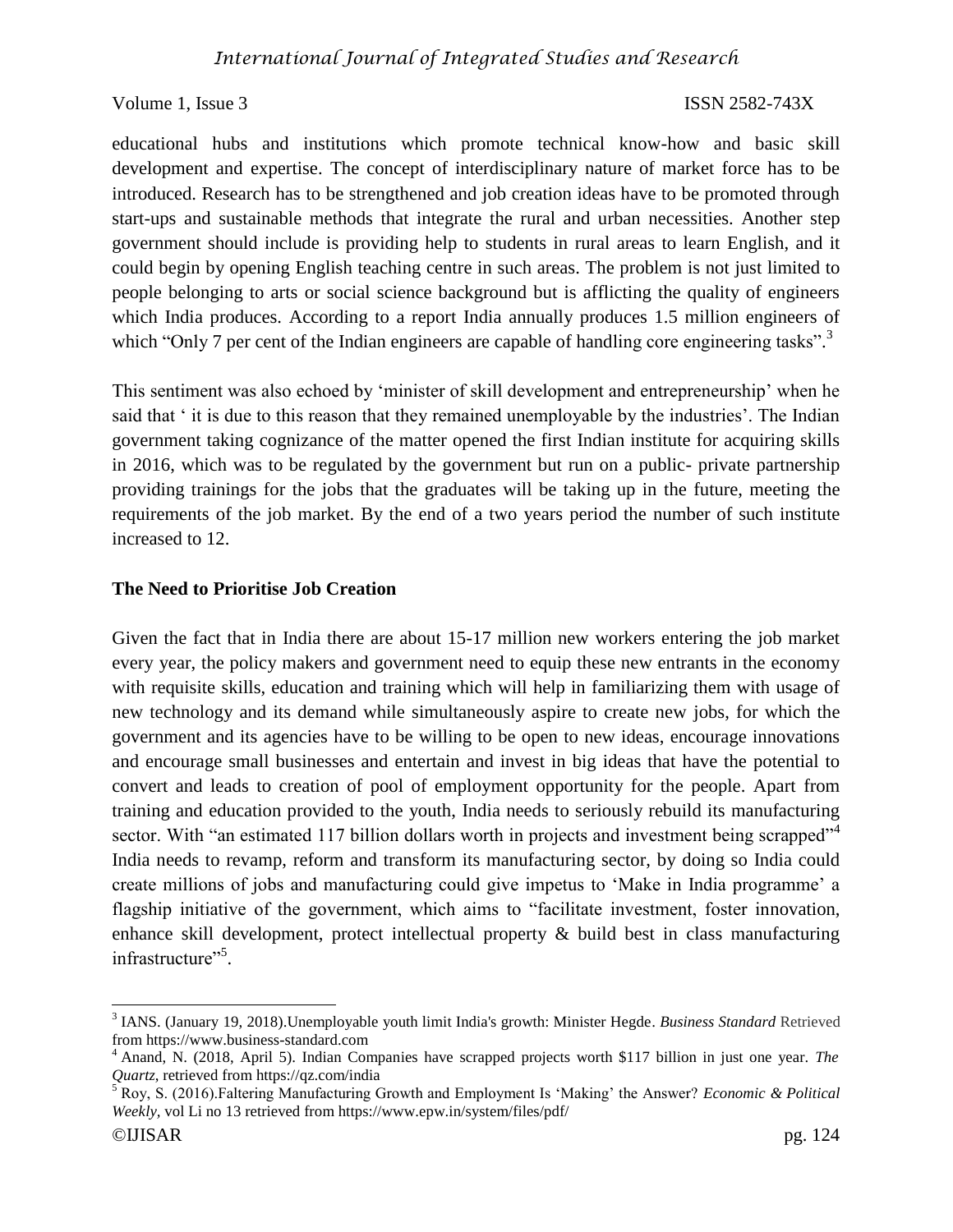There is a very sharp distinction between the production level of modern and traditional services. Russel Green's opinion that"Modern services are technology-enabled, transportable, and tradable. They include financial intermediation, communication, computer services, business services and professional services. Because of links to technology and the trade, modern services perform much better than manufacturing: characterized by fast productivity growth and potential to leverage export markets for the growth. In India, communications, finance, and computer related services yield five or more times the output per worker than most traditional services<sup>"6</sup> India should invest more in these industries which would give more job opportunities to young people.

After the World Economic Forum published its report on Future of Jobs, the Indian government through its flagship organization Federation of Indian Chambers of Commerce & Industry (FICCI) and its subsidiaries started identifying areas which could boost jobs and growth. They suggested reforms in major sectors like, Retail, Information and Technology and agreed that the Government should support competitiveness. Once companies restructure and emerge competitive, the focus will shift to job creation. The government should also decentralize its economy and give larger share to the states to attract potential investors and reduce red Tapism which will lead to 'ease of doing businesses. The recently introduced Goods and Service Tax (GST) is a good example but its modalities have to be simplified. Various government agencies and think tanks have identified some core areas like 'Big Data, Internet of Things (IoT), Data Science, and Machine Learning' which if invested properly could give employment to millions. India should also insist on the transfer of technology during Foreign Direct Initiative (FDI) deals in key sectors.

Small and medium business enterprises need to be encouraged and provided with support as these enterprises have the potential to create a large number of jobs. Agriculture has to be aided by scientific and technological advancements, farmers have to be trained to practice multiple cropping and plantations. Emerging sectors like apiaries, horticultures, dairying and animal husbandry has to be supported. Capacity building programmes and community building practices of co-operative farming, development of rural handicraft and indigenous knowledge has to be preserved and promoted. Government should invest more in welfare schemes like the Prime Minister's Employment Generation Programme (PMEGP), Mahatma Gandhi National Rural Employment Guarantee Scheme (MGNREGS), Deen Dayal Upadhyaya Grameen Kaushalya Yojana (DDU–GKY) and Deendayal Antyodaya Yojana – National Urban Livelihoods Mission (DAY–NULM). These welfare schemes go a long way in alleviating poverty and securing the ideals of nations and helps in building the country robustly. There are various reports that indict

<sup>©</sup>IJISAR pg. 125 l 6.Green, R. (2019) Structural Change Forecasts for India Exploring the Feasibility of 'Make in India'. *Economic & Political Weekly* vol LiV no 38 retrieved from https://www.epw.in/journal/2019/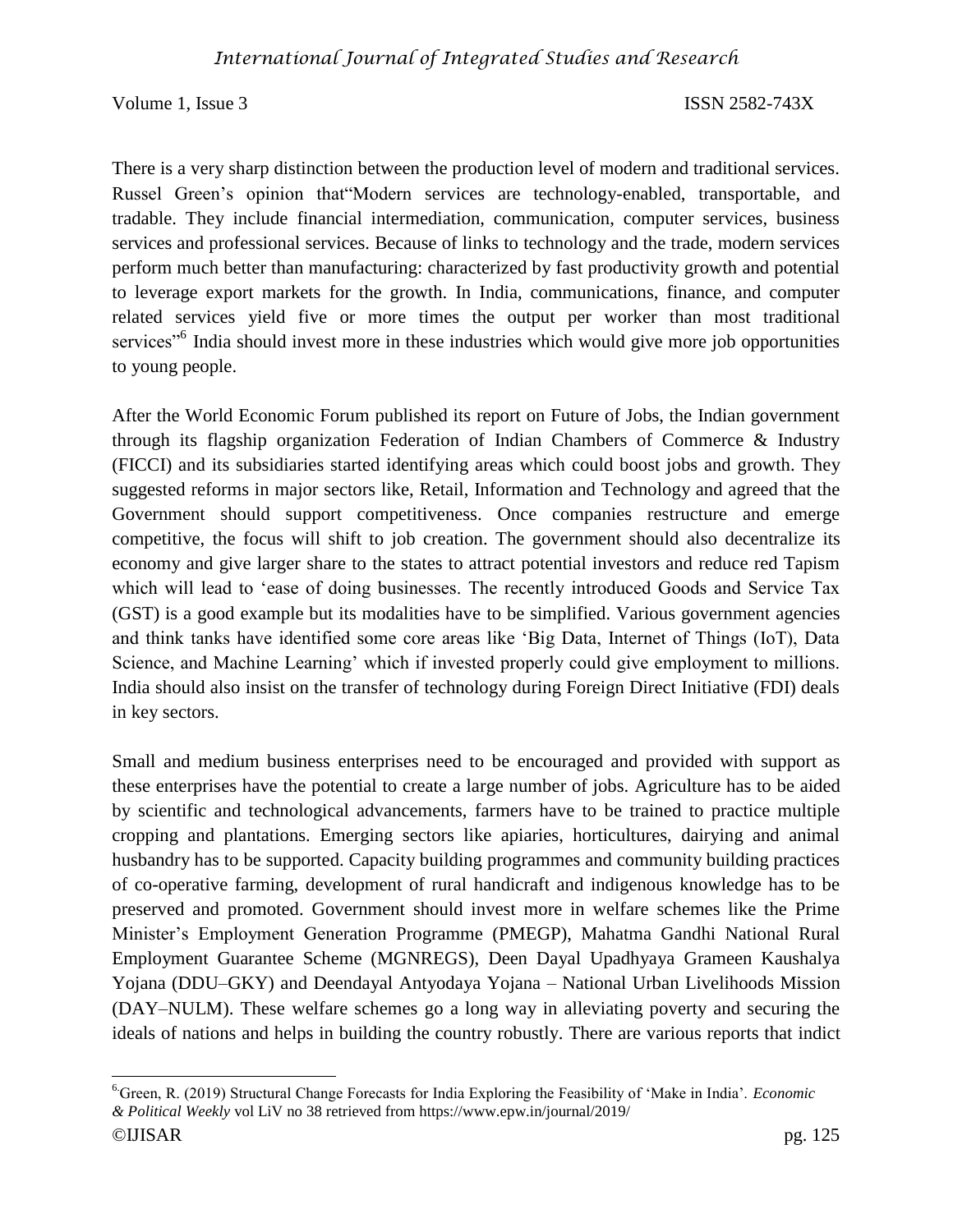that government has deliberately withheld the government jobs and despite thousands of positions being vacant, has not tried to fill it up. It needs to seriously reconsider this position and try to recruit young people as soon as possible.

# **Conclusion**

India faces a serious problem of mass youth unemployment, though the economy is growing rapidly. The policymakers need to overhaul multiple sectors and urgent reforms need to be initiated. Along with the creation of jobs focus has to be placed on the demands of the job market and equip the labor force with ability laden with skills, creativity and utmost level of insight. The government should ensure that there is a decent amount of dignity involved at any workplace, the working conditions have to be respected following the ILO guidelines, and basic facilities must be available to all workers. With its slogan of 'good days and development for All with All' the government should strive to ensure and achieve that no person is discriminated against in securing quality education and decent work.

# **Works Cited**

- 1. Aaron J. Hahn Tapper, (2013) A Pedagogy of Social Justice Education: Social Identity Theory, Intersectionality, and Empowerment, *Conflict Resolution Quarterly,* 30, No. 4, 413.
- 2. Acemoglu, D and D Autor (2011): "Skills, Tasks and Technologies: Implications for Employment and Earnings," *Handbook of Labor Economics*, pp 1043–171, Elsevier.
- *3.* Breman, Jan (2013): *At Work in the Informal Economy: A Perspective from the Bottom Up*, New Delhi: Oxford University Press.
- 4. Barany, Z L and C Siegel (2018): "Job Polarisation and Structural Change," *American Economic Journal: Macroeconomics*, Vol 10, No 1, pp 57–89.
- 5. Green, R. (2019). Structural Change Forecasts for India Exploring the Feasibility of 'Make in India'. *Economic & Political Weekly* vol LiV no 38.
- 6. Kapoor, R. (2014). Creating 'Good Jobs 'Assessing the Labour Market Regulation Debate. *Economic & Political Weekly*, vol xlIX no 46.
- 7. Ministry of Finance (2018): *Economic Survey 2017–18*, New Delhi: Ministry of Finance, Government of India.
- 8. Planning Commission (2015): "Employment and Skill Development," Vol III, Twelfth Five Year Plan, Planning Commission of India, New Delhi: Government of India, pp 124–63.
- 9. Roy, S. (2016).Faltering Manufacturing Growth and Employment Is 'Making' the Answer? *Economic & Political Weekly,* vol Li no 13.
- 10. Singh, CSK. (2003). Skill, Education and Employment A Dissenting Essay, *Economic and Political Weekly* 3271-76.